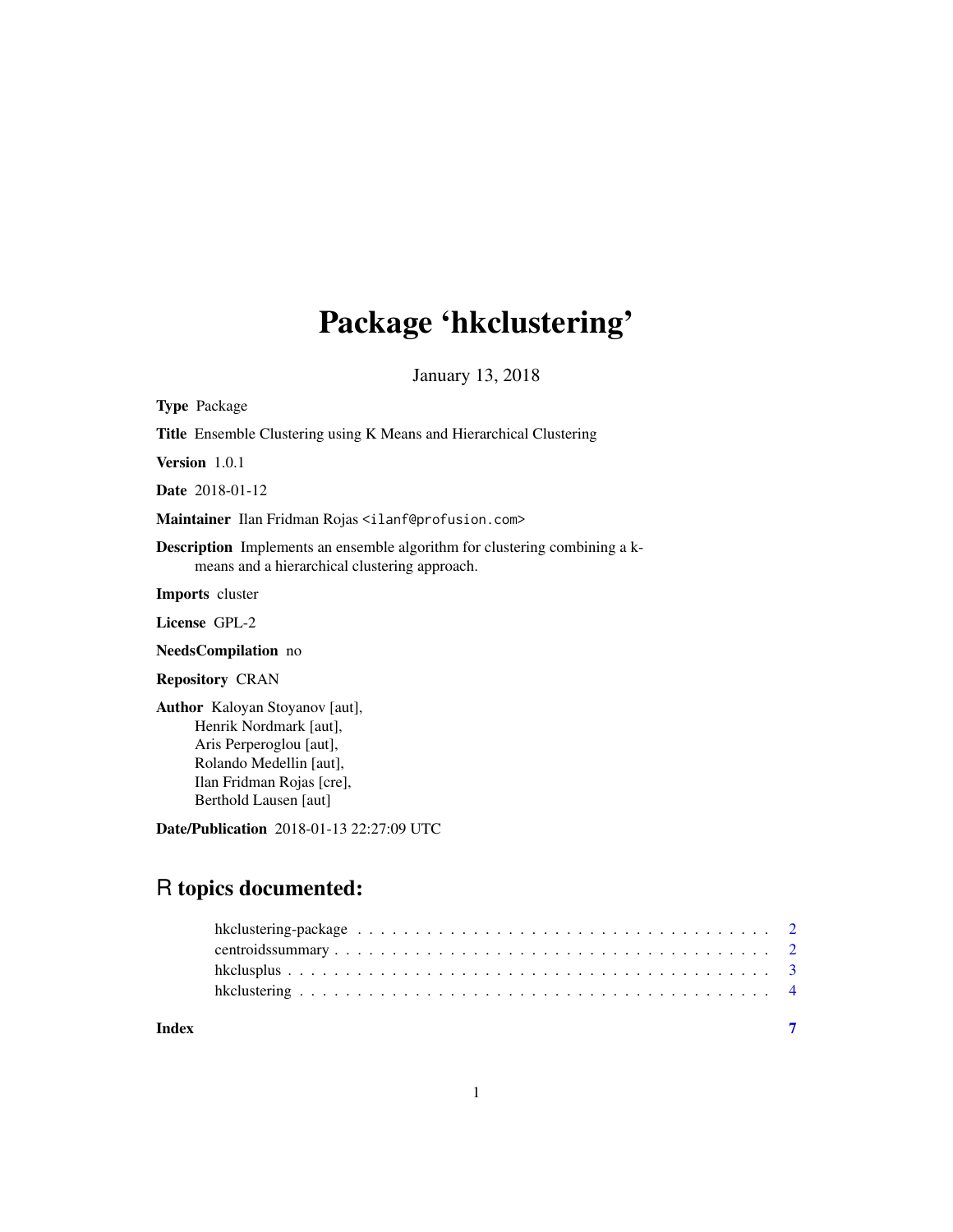<span id="page-1-0"></span>hkclustering-package *Ensemble clustering (kmeans and hierarchical clustering) package.*

# Description

Feature selection methods are often used as a preprocessing method. This package contains functions to apply an ensemble method of hierchical and kmeans clustering to a dataframe

# Details

| Package:  | hkclustering |
|-----------|--------------|
| Type:     | Package      |
| Version:  | 1.0          |
| Date:     | 2016-09-02   |
| License:  | $GPL-2$      |
| LazyLoad: | yes          |

# Author(s)

Kaloyan Stoyanov, Maintainer: Rolando Medellin <Rolandom@profusion.com>

#### References

Stoyanov,K.(2015), Hierarchicalk K-means clustering and its application in customer segmentation. Master dissertation, Department of Mathematical Sciences, University of Essex, UK.

Berthold Lausen, Kaloyan Stoyanov, Rolando Medellin, Henrik Nordmark, Aris Perperoglou, Ensemble methods for clustering and classification, 5TH GERMAN-JAPANESE WORKSHOP ON CLASSIFICATION, 2016.

centroidssummary *Returns Centroids summary*

#### Description

Returns Centroid summary

#### Usage

centroidssummary(clustereddata)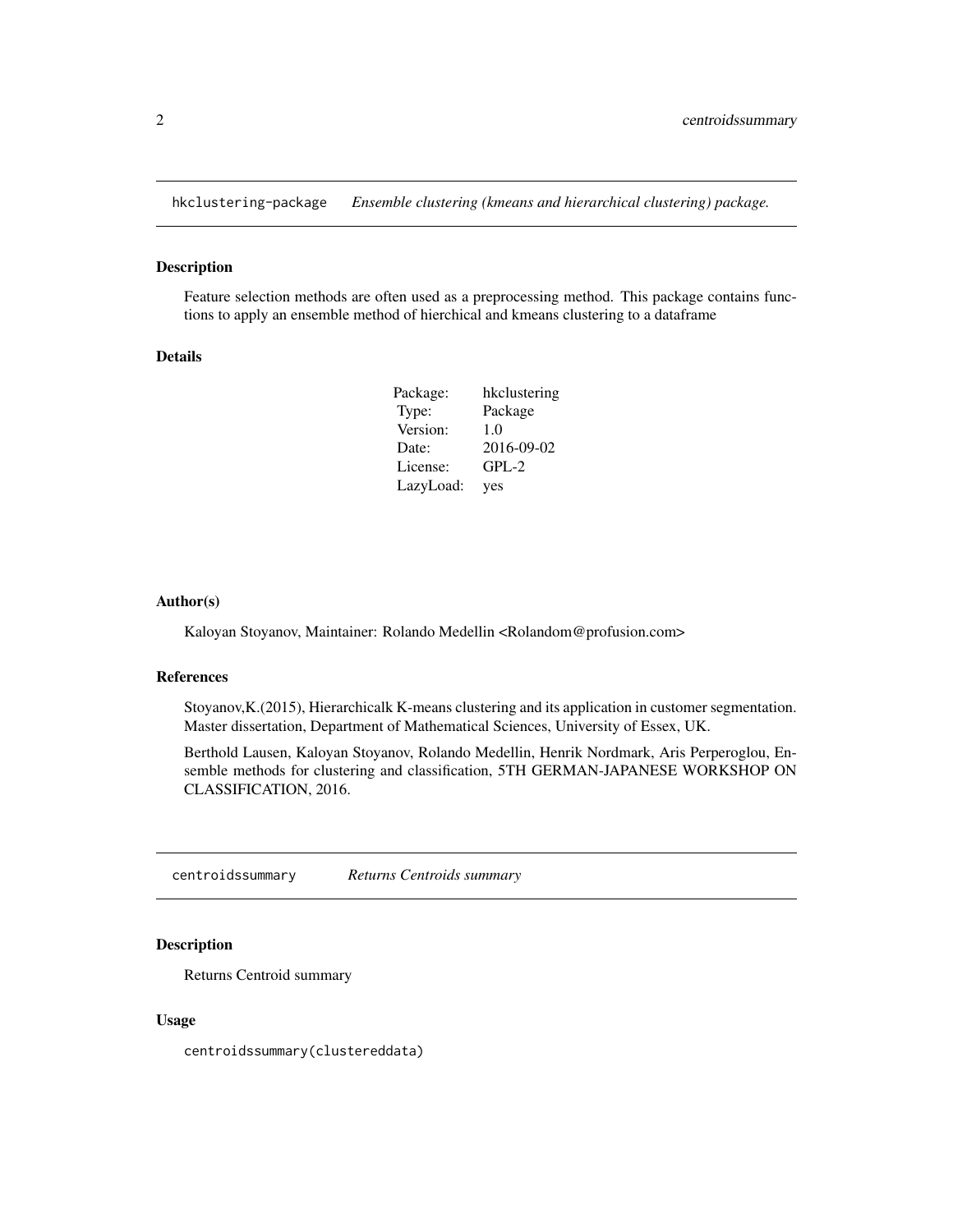# <span id="page-2-0"></span>hkclusplus 3

# Arguments

clustereddata original dataframe

# Value

centroid

# Author(s)

Kaloyan S, <kaloyanS@profusion.com>

# Examples

```
##---- Should be DIRECTLY executable !! ----
##-- ==> Define data, use random,
##--or do help(data=index) for the standard data sets.
## The function is currently defined as
function (clustereddata)
{
    colnames(clustereddata)[(length(clustereddata))] <- "cluster_number"
   centroids <- aggregate(clustereddata, by = list(clustereddata$cluster_number),
       FUN = mean)clustereddata$counts <- 1
   centroids <- cbind(centroids, aggregate(counts ~ cluster_number,
       data = clustereddata, FUN = sum))
    centroids <- centroids[, c((length(df) + 2), 2:(length(df) +
       1), (length(df) + 4))]
   return(centroids)
 }
```
hkclusplus *hkclusplus*

# Description

Takes a dataframe and performs kmeans and a hierarchical clustering on the dataframe using teh gap statistic to calculate the initial number of centroids. The function outputs a dataframe as the clustered data

# Usage

hkclusplus(df, t)

#### **Arguments**

| df | original dataframe                         |
|----|--------------------------------------------|
|    | Number of iterations to find the centroids |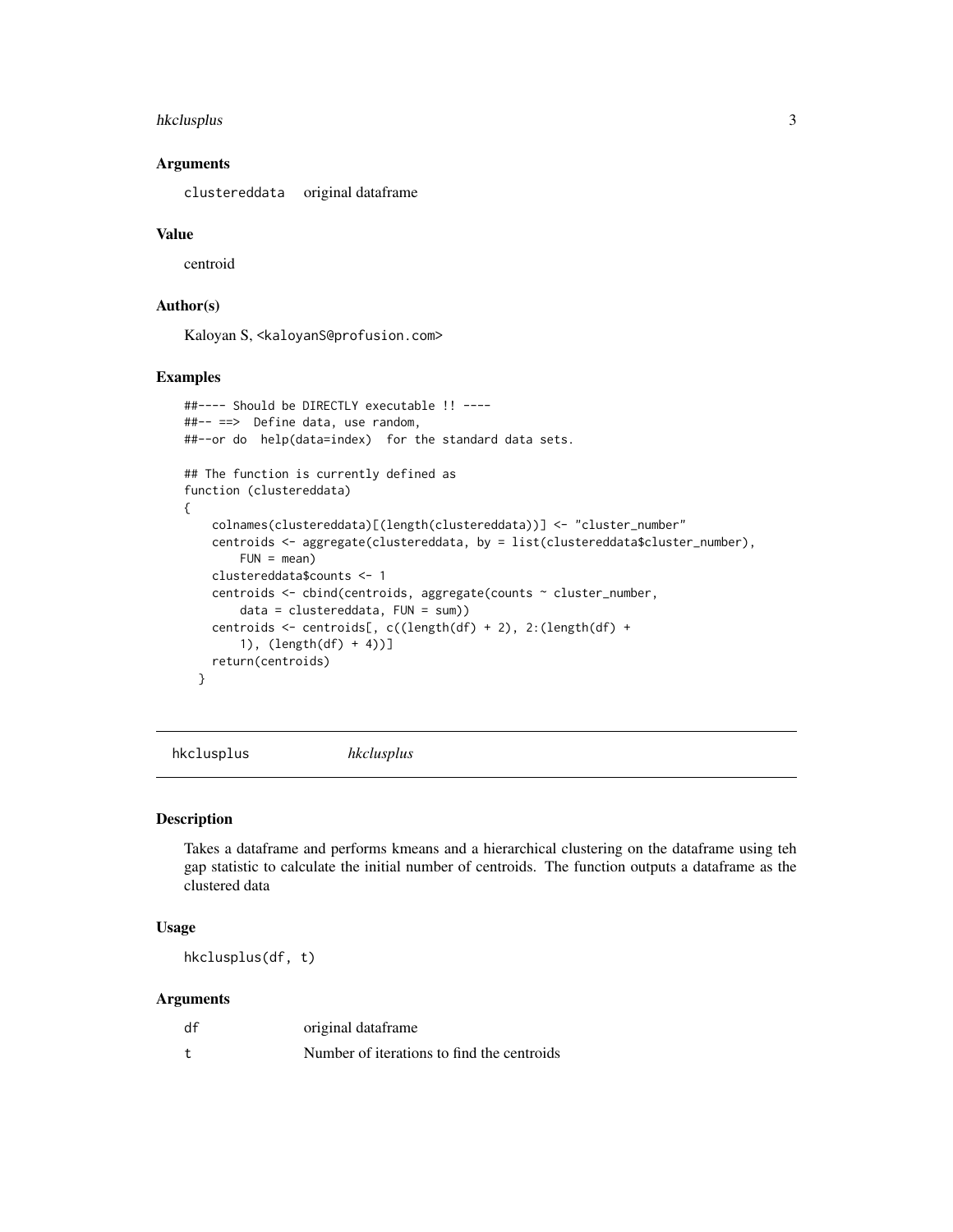# <span id="page-3-0"></span>Author(s)

Kaloyan S <kaloyanS@profusion.com>

#### Examples

```
##---- Should be DIRECTLY executable !! ----
##-- ==> Define data, use random,
##--or do help(data=index) for the standard data sets.
a<-runif(300, min=3.5, max=2000)
b<-runif(300, min=1.5, max=2000)
df = data.frame(a, b)#Let the Gap statistic to find the clusters
results.hkplus<-hkclusplus(df,100)
centroidssummary(results.hkplus)
with(results.hkplus, pairs(results.hkplus[,1:2], col=c(1:7)[results.hkplus[,3]]))
## The function is currently defined as
function (df, t)
{
   library(cluster)
    scaled.df <- scale(df)
   numbk <- which.max(clusGap(scaled.df, FUN = kmeans, K.max = 8,
       B = 200)$Tab[, 3])
   rm(.Random.seed, envir = globalenv())
   temp <- kmeans(scaled.df, numbk)
   c <- temp$centers
   c <- temp$centers
    for (i in 2:t) \{rm(.Random.seed, envir = globalenv())
       temp <- kmeans(scaled.df, numbk)
       c <- rbind(c, temp$centers)
    }
   cr < - as.data.frame(c, row.names = F)
   d \leq -dist(cr, method = "euclidean")fit \le hclust(d, method = "centroid")
   cr$clusnumber <- cutree(fit, k = numbk)
   centroids1 <- aggregate(cr, by = list(cr$clusnumber), FUN = mean)
   centr <- centroids1[, c(2:(length(df) + 1))]
    final <- kmeans(scaled.df, centr)
    clustereddata <- cbind(df, final$cluster)
   colnames(clustereddata)[(length(df) + 1)] <- "cluster_number"
   return(clustereddata)
 }
```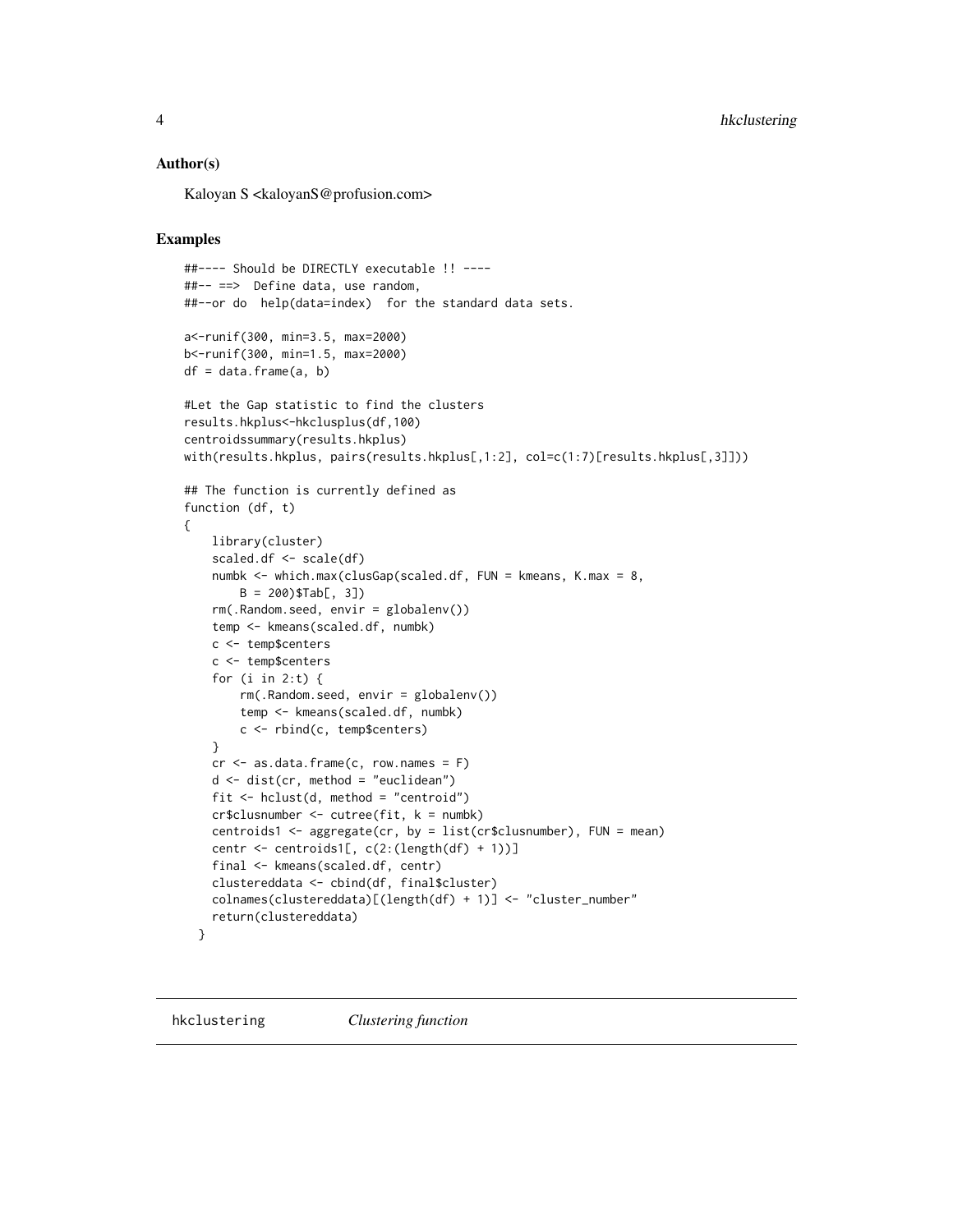# hkclustering 5

#### Description

Takes a dataframe and the number of initial clusters and performs kmeans and a hierarchical clustering on the dataframe. The function outputs a dataframe as the clustered data

# Usage

```
hkclustering(df, numbk, t)
```
# **Arguments**

| df    | Original dataframe to cluster                           |
|-------|---------------------------------------------------------|
| numbk | The number of initial clusters for the kmeans algorithm |
| t     | Number of iterations to find the centroids              |

# Author(s)

Kaloyan S, <kaloyanS@profusion.com>

#### Examples

```
##---- Should be DIRECTLY executable !! ----
##-- ==> Define data, use random,
##--or do help(data=index) for the standard data sets.
a<-runif(500, min=3.5, max=2000)
b<-runif(500, min=1.5, max=2000)
df = data.frame(a, b)#Specifying 4 clusters
results.hkclust<-hkclustering(df,4,100)
centroidssummary(results.hkclust)
with(results.hkclust, pairs(results.hkclust[,1:2], col=c(1:10)[results.hkclust[,3]]))
## The function is currently defined as
function (df, numbk, t)
{
    scaled.df <- scale(df)
   rm(.Random.seed, envir = globalenv())
   temp <- kmeans(scaled.df, numbk)
   c <- temp$centers
   c <- temp$centers
    for (i in 2:t) {
       rm(.Random.seed, envir = globalenv())
        temp <- kmeans(scaled.df, numbk)
        c <- rbind(c, temp$centers)
    }
   cr < -as.data frame(c, row.name = F)d \leftarrow dist(cr, method = "euclidean")fit \le hclust(d, method = "centroid")
   cr$clusnumber <- cutree(fit, k = numbk)
```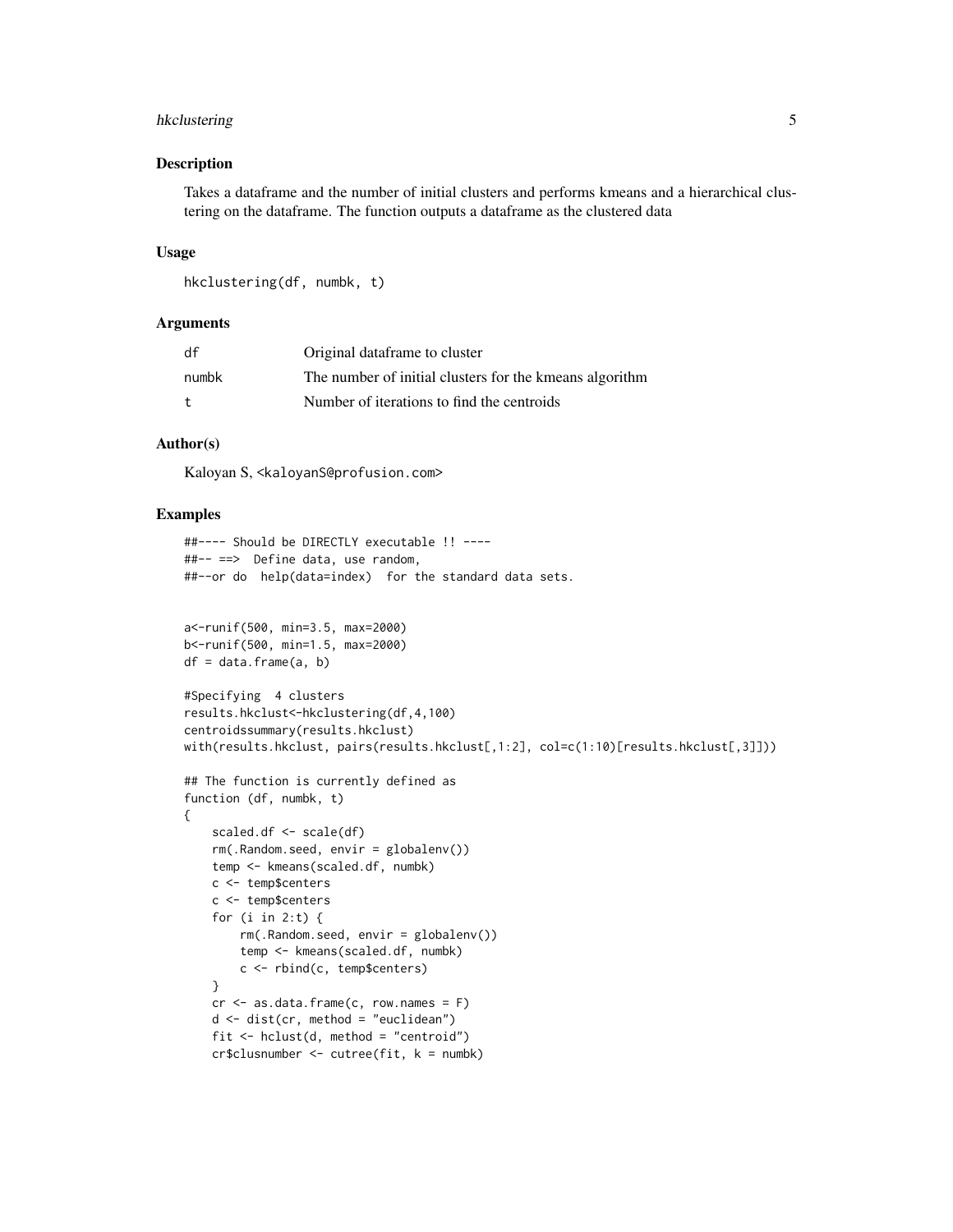```
centroids1 <- aggregate(cr, by = list(cr$clusnumber), FUN = mean)
centr <- centroids1[, c(2:(length(df) + 1))]
final <- kmeans(scaled.df, centr)
clustereddata <- cbind(df, final$cluster)
colnames(clustereddata)[(length(df) + 1)] <- "cluster_number"
return(clustereddata)
```
}